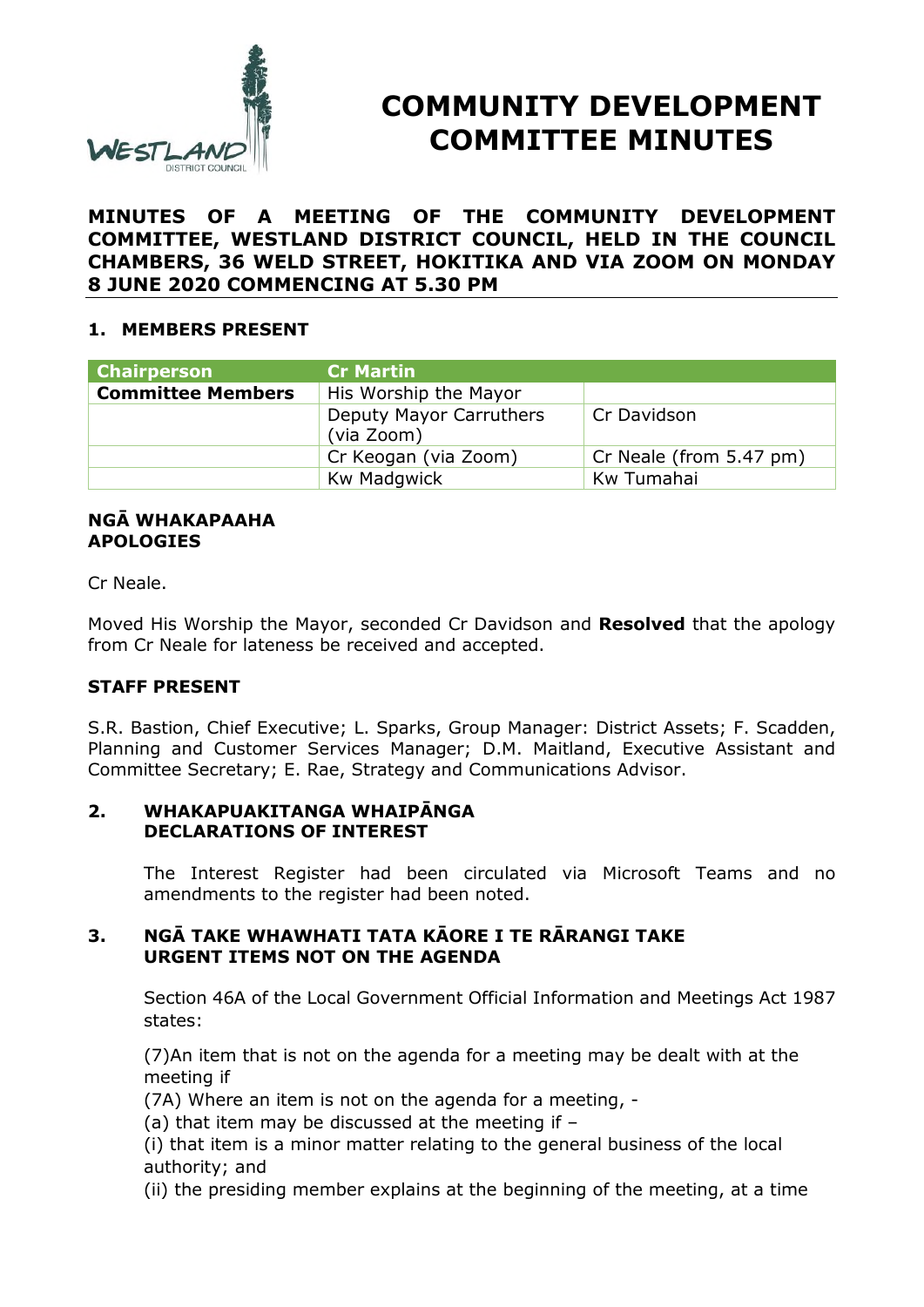when it is open to the public, that the item will be discussed at the meeting; but

(b) No resolution, decision, or recommendation may be made in respect of that item except to refer that item to a subsequent meeting of the local authority for further discussion.

Moved Cr Davidson, seconded His Worship the Mayor and **Resolved** that the following item be added to the Agenda:

# **UC Student Volunteer Army Camp**

#### **The reason why the item is not on the agenda:**

This item was not available before the agenda went was released.

# **The reason why the discussion of the item cannot be delayed until a subsequent meeting:**

The timeframe in which the UC Student Volunteer Army are available would be before the next Community Development Committee Meeting which is in August 2020.

# **3. NGĀ MENETI O TE HUI KAUNIHERA MINUTES OF COMMITTEE MEETING**

The Inaugural Minutes of the Community Development Committee Meeting held on the 3 February 2020 had been circulated separately via Microsoft Teams.

Moved Cr Keogan, seconded Cr Davidson and **Resolved** that the Minutes of the Inaugural Community Development Committee Meeting, held on the 3 February 2020 be confirmed as a true and correct record of the meeting.

# **4. ACTION LIST**

The Chief Executive spoke to the Action List as follows:

#### **Reserves, Parks and Environment Subcommittee Terms of Reference - Reserves, Parks and Environment**

- The two items above are on the Committee Agenda.

#### **WestREAP**

Invite to a future Committee meeting.

# **Westland Safe Community Coalition – Safer Westland District Council**

Letter drafted.

#### **Hokitika Museum Governance Group**

- Item on hold.

#### **Culture and Heritage Subcommittee**

- Ongoing.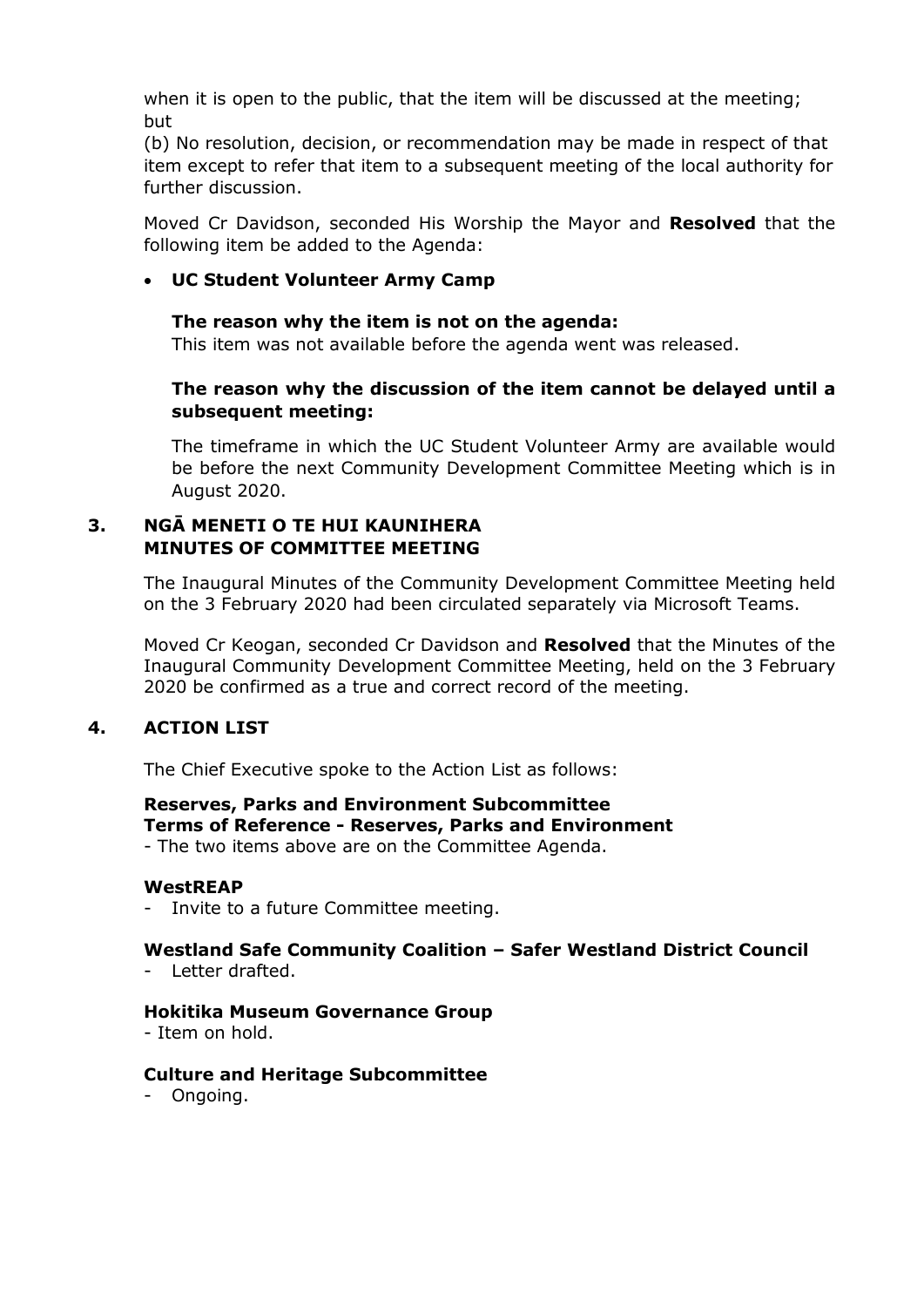#### **Rimu-Woodstock Lookout**

Ownership of the lookout area at Rimu-Woodstock to be investigated, including the Lightening Track at Rimu and easements.

#### **Hokitika Cemetery**

- Previous reference had been made to the lack of maintenance at the Hokitika Cemetery. Council staff have undertaken an audit of cemeteries.

#### **Signage at Franz Josef**

- This item is ongoing.

#### **Westland Creative Community Group**

- A report to the Committee is included in this agenda.

#### **Events Calendar**

This item is on hold, pending the appointment of a Committee Secretary.

#### **Hokitika Central Business District – Revitalisation Working Group**

- Work is ongoing.

Moved Cr Keogan, seconded Cr Davidson and **Resolved** that the updated Action List be received.

# **5. NGĀ TĀPAETANGA PRESENTATIONS**

# **Westland Cultural Heritage Tourism Project**

Jackie Gurden attended the meeting and spoke to the Powerpoint presentation that had been circulated via Microsoft Teams.

*Cr Neale attended the meeting at 5.47 pm.* 

Topics covered were:

- Background to the project.
- Cultural Heritage Themes Development
- Town Environment Enhancements
	- Hokitika Revitalisation and Ross Enhancements
- Commercial Business Development
- Community owned businesses and activities.
- Marketing.
- Utilisation of funding from the Economic Stimulus Fund.

Moved Cr Neale, seconded Cr Davidson and **Resolved** that the Committee receive the Powerpoint presentation from Jackie Gurden regarding the Westland Cultural Heritage Tourism Project.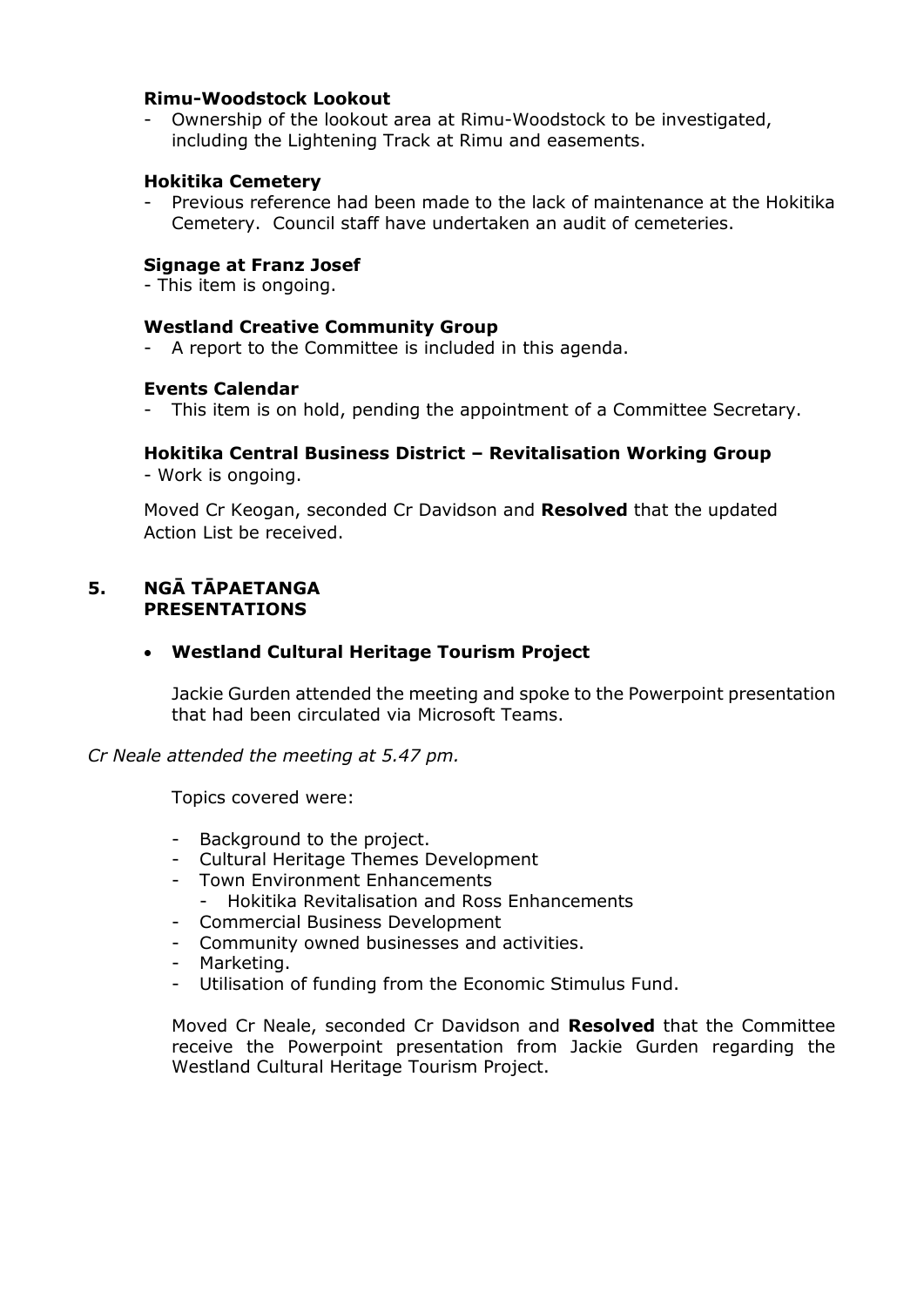# **Heritage Hokitika Projects**

David Verrall attended the meeting and provided a verbal update on the Heritage Hokitika projects as follows:

- 30 year old organisation which started with work on the Hokitika River frontage and the Carnegie Building.
- Raised \$10,000 for the Kumara Times to be digitised.
- Weighbridge in Gibson Quay.
- Management of the Custom House.
- Statues and Monuments, including being involved in the maintenance.
- Totaliser building.
- Charlie Douglas (Surveyor) commemorating and funding is held in Trust.
- Hokitika Museum fund for small activities.
- Lighthouse at Seaview.
- Looking at the possibility of a "Seddon" statue trail.
- Stafford Cemetery with Hokitika Lions Club.
- Watching brief on history of the town and environs as far south as Ross. Ross Township.

Moved His Worship the Mayor, seconded Cr Davidson and **Resolved** that the Committee receive the verbal update from David Verrall regarding Heritage Hokitika Projects.

# **Te Tai o Poutini Art Awards Proposal**

Sue Asplin attended the meeting and meeting and spoke to the Powerpoint presentation that had been circulated via Microsoft Teams.

Topics covered were:

- Recognising excellence in arts in the West Coast.
- Annual competition to support and showcase West Coast artists by submitting images of contemporary artworks done in the last two years.
- Visual art awards.
- Short-term projects that would need to be completed by the 30 September 2020.
- Talking to local Iwi seeking their support for the proposal.

Moved Cr Davidson, seconded Her Worship the Mayor and **Resolved** that the Committee receive the verbal update from Sue Asplin regarding the Te Tai o Poutini Art Awards.

# **Destination Hokitika**

Samuel Blight was unable to attend the Committee meeting to provide an update on Destination Hokitika.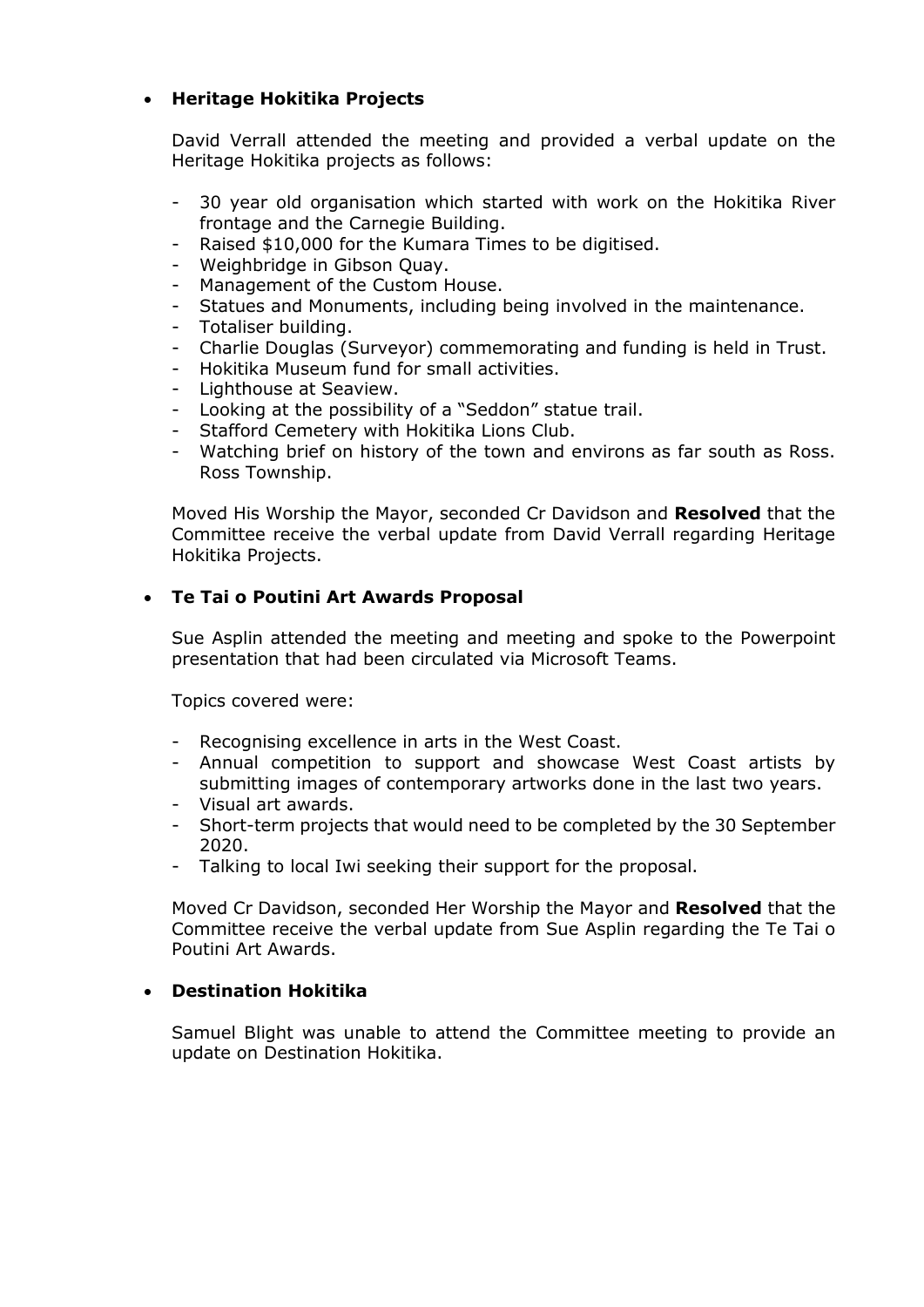# **6. PŪRONGO KAIMAHI STAFF REPORTS**

#### **Adopting Terms of Reference for the Parks, Reserves and Environment Subcommittee**

The Community Development Advisor spoke to this item. The purpose of the report is to present the Terms of Reference for the Parks, Reserves and Environment Subcommittee.

Moved Cr Neale, seconded Cr Davidson and **Resolved** that the Parks, Reserves and Environment Subcommittee Terms of Reference be adopted.

#### **Parks, Reserves and Environment - Confirmation of Committee Members**

The Community Development Advisor spoke to this item. The purpose of the report is to have Council confirm the nominated members of the Parks, Reserves and Environment Subcommittee.

Moved Cr Neale, seconded Cr Keogan and **Resolved** that the Committee confirm the appointment of the following members to the Parks, Reserves and Environment Subcommittee:

- Donna Baird
- Pip Meuli
- Jo Parsons
- Reilly Burden
- Biddy Manera
- Sue Davis
- Kate Baird
- Rob Daniel

Moved His Worship the Mayor, seconded Cr Neale and **Resolved** that Cr Martin, as Chair of the Community Development Committee be appointed as an ex-officio member of the Parks, Reserves and Environment Subcommittee.

The Iwi representatives on the Parks, Reserves and Environment Subcommittee to be confirmed by the local Rūnanga via Kw Madgwick and Kw Tumahai.

# **Westland Creative Community - Confirmation of Committee Members**

The Community Development Advisor spoke to this item. The purpose of the report is for the Committee to confirm the nominated members of the Westland Creative Community Committee for the current Triennium.

Moved Cr Davidson, seconded Deputy Mayor Carruthers and **Resolved** that the Committee confirm the appointment of the nominated members to the Westland Creative Community Committee:

- Angie Foster
- Davina Ruru